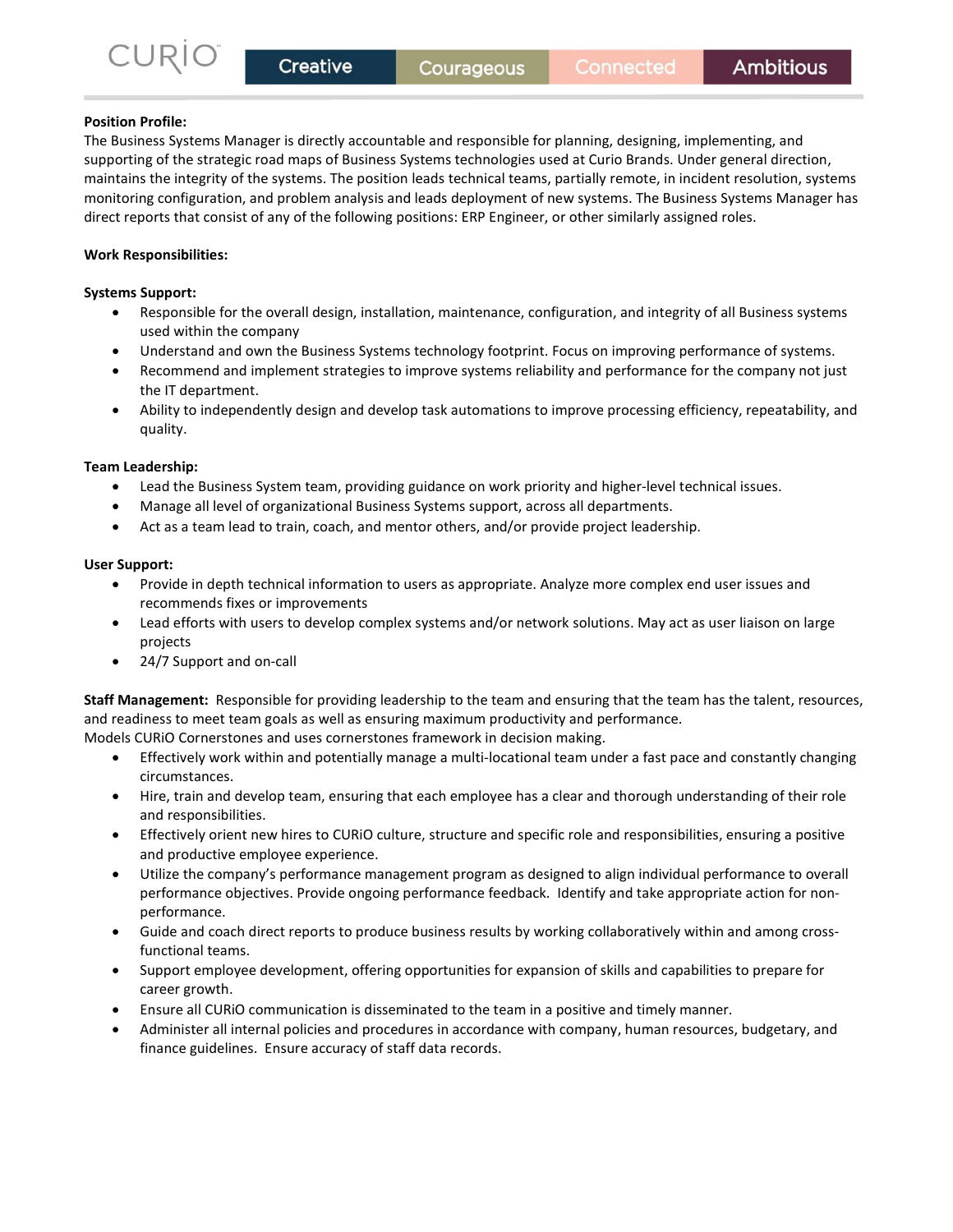## General Responsibilities:

JRI

- Supports CURiO Cornerstones and strives for individual leadership by using cornerstone behaviors in the workplace and in daily decision making.
- Follows all policies and procedures of the company. Works cooperatively with all departments, maintaining a positive work atmosphere by acting and communicating in a manner that promotes cooperation with co-workers, supervisors, and managers.
- Actively seek individual development through taking advantage of opportunities for skill enhancement. l Keep up to date with the latest best practices, trends, concepts, and regulations in the specific job area.
- Manage time effectively, meet personal goals and work effectively with other members of the team to meet CURiO goals.
- Follows all safety guidelines and polices. Makes supervisor/manager immediately aware of any observed safety issue. Keeps work area clean, safe, and organized.

Position requires extended work hours as necessary to meet seasonal deadlines. Performs other work as assigned.

## Minimum Qualifications

- Bachelor's degree in Information Technology or related field or equivalent experience.
- Five years' experience in IT infrastructure and/or network support.
- Three years' experience effectively managing, supervising, and coaching technical teams

## Computer and/or software qualifications:

- Infor Syteline experience
- Basic level of proficiency in Microsoft Excel, Word, Outlook
- Mastery level of proficiency of the T-SQL query language
- Intermediate level of proficiency in Microsoft SQL
- Knowledge of client-server and Internet systems architectures.

### Core Competencies:

- Ability to lead multi-functional teams on large-scale projects with minimum supervision
- Understands the benefits of the various design methodologies and object-oriented environments.
- Proven ability to turn ideas and concepts into well-designed code, including requirements gathering and creation of technical specifications.
- Understands complex database concepts as well as the implications of different database designs.
- Familiarity with unit testing practices.
- Excellent project management and planning skills.
- Ability to communicate and interact effectively with managers, co-workers, customers, vendor and other partners.
- Ability to communicate technical information to non-technical users.
- Ability to demonstrate flexible and efficient time management and to appropriately prioritize workload based upon organization or departmental needs.
- Ability to exercise a high degree of discretion and independent judgment.
- Ability to handle difficult and stressful situations with professional composure.
- Ability to maintain a friendly presence and helpful attitude.
- Ability to work effectively within a cross locational team environment
- Ability to process, maintain and protect company confidential/proprietary information